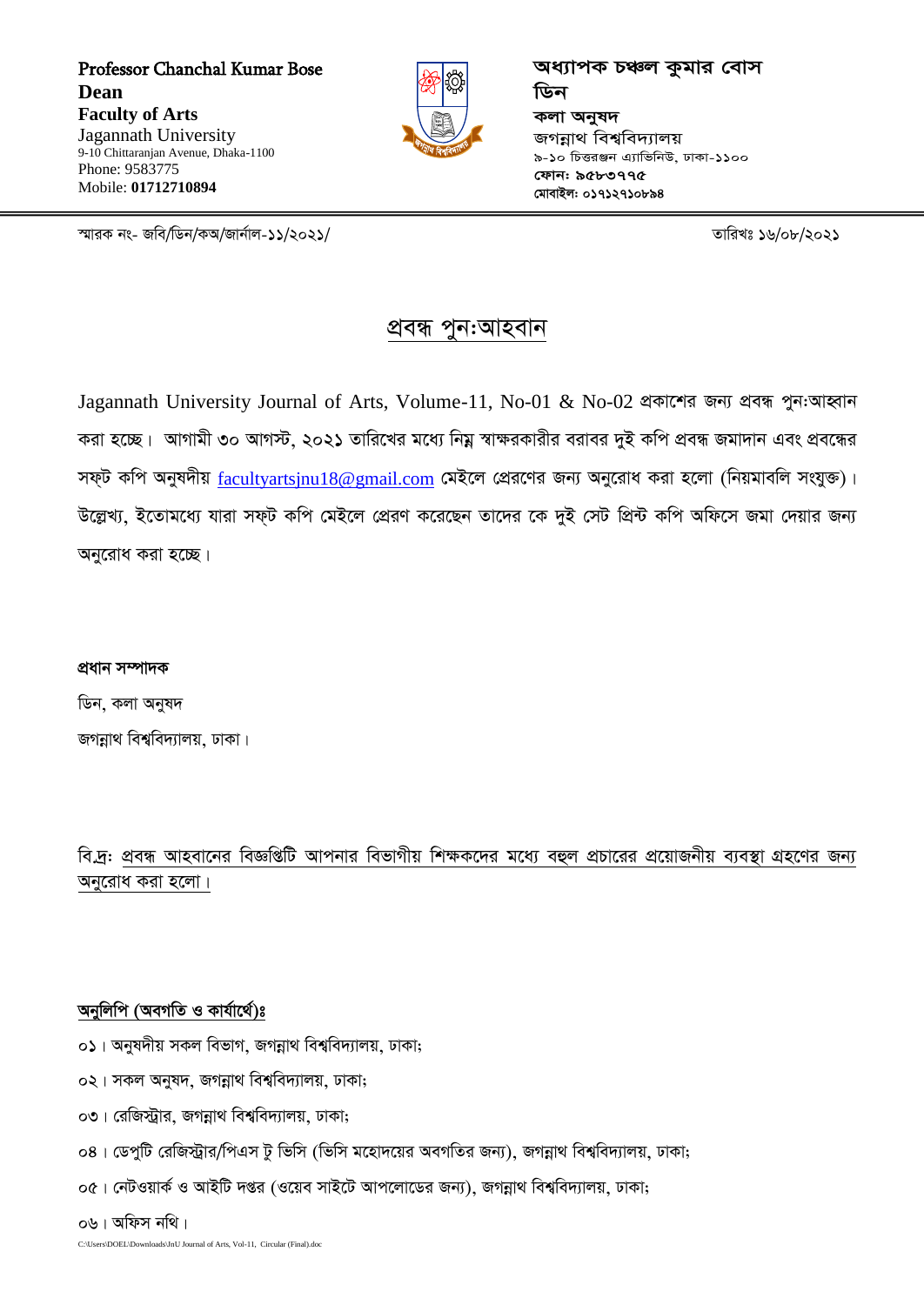Professor Chanchal Kumar Bose **Dean Faculty of Arts** Jagannath University 9-10 Chittaranjan Avenue, Dhaka-1100 Phone: 9583775 Mobile: 01712710894



অধ্যাপক চঞ্চল কুমার বোস ডিন কলা অনুষদ জগন্নাথ বিশ্ববিদ্যালয় ৯-১০ চিত্তরঞ্জন এ্যাভিনিউ, ঢাকা-১১০০ ফোন: ৯৫৮৩৭৭৫ মোবাইল: ০১৭১২৭১০৮৯৪

# প্রবন্ধ প্রেরণের নিয়মাবলী ও বিস্তারিত তথ্যনির্দেশিকা

- ০১. সম্পাদক বরাবর প্রবন্ধের (অপ্রকাশিত) ০২ (দুই) কপি পান্ডুলিপি কম্পিউটার কম্পোজ করে জমা দিতে হবে। পান্ডুলিপি ৬০০০ শব্দের মধ্যে এবং কাগজের এক পৃষ্ঠায় ডাবল স্পেসে কম্পোজকৃত হবে। প্রতিটি পৃষ্ঠায় ধারাবাহিক নম্বর থাকতে হবে। প্রবন্ধ বাংলা অথবা ইংরেজি যে কোন ভাষায় রচিত হতে পারে।
- ০২. প্রবন্ধের একটি Abstract থাকবে (ইংরেজিতে)।
- ০৩. বাংলার ক্ষেত্রে বিজয় SutonnyMJ এবং ইংরেজির ক্ষেত্রে Times New Roman ফন্ট ব্যবহার করতে হবে।
	- $\clubsuit$  কাগজের সাইজ হবে A4, বাংলায় প্রবন্ধ লেখার ক্ষেত্রে Font Size 12, উদ্ধৃতি প্রয়োগের ক্ষেত্রে Font Size 11, ইংরেজিতে প্রবন্ধ লেখার ক্ষেত্রে Font Size 11, উদ্ধৃতি প্রয়োগের ক্ষেত্রে Font Size 10, মার্জিন প্রতি পৃষ্ঠায় উপরে ১.৫ ইঞ্চি, নিচে ১ ইঞ্চি, ডানে ১ ইঞ্চি ও বামে ১.৫ ইঞ্চি হবে।
- ০৪. প্রবন্ধকারের নাম, ঠিকানা পৃথক পৃষ্ঠায় প্রবন্ধের শিরোনামসহ উল্লেখ থাকবে। প্রবন্ধকারদের ইংরেজির ক্ষেত্রে MLA Style Sheet এবং বাংলার ক্ষেত্রে Chicago Manual of Style-এ তথ্য নির্দেশের যে নিয়ম উল্লেখ আছে প্রবন্ধে তথ্য নির্দেশের ক্ষেত্রে ঐ নিয়ম অনুসরণ করতে হবে। তথ্য নির্দেশের উদাহরণ সংযুক্ত করা হলো।
- ০৫. প্রবন্ধ রচনায় বাংলা একাডেমির প্রমিত বাংলা বানানরীতি ব্যবহার করতে হবে।
- ০৬. ভূমিকা (Introduction), গবেষণা পদ্ধতি (Methodology), গবেষণার উদ্দেশ্য (Aims and Objectives) এবং গুরুত্ব ও ফলাফলের (Importance and Results) আলোকে প্রবন্ধটি রচিত হতে হবে।
- ০৭. প্রকাশের জন্য জমাকৃত প্রবন্ধের পাণ্ডুলিপি ফেরত প্রদান করা হয় না। প্রকাশিত প্রবন্ধের জন্য প্রবন্ধকার এক কপি জার্নাল বিনামূল্যে পাবেন।
- ০৮. এেজিয়ারিজম টেস্ট সাপেক্ষে প্রবন্ধ রিভিউয়ের জন্য প্রেরণ করা হবে।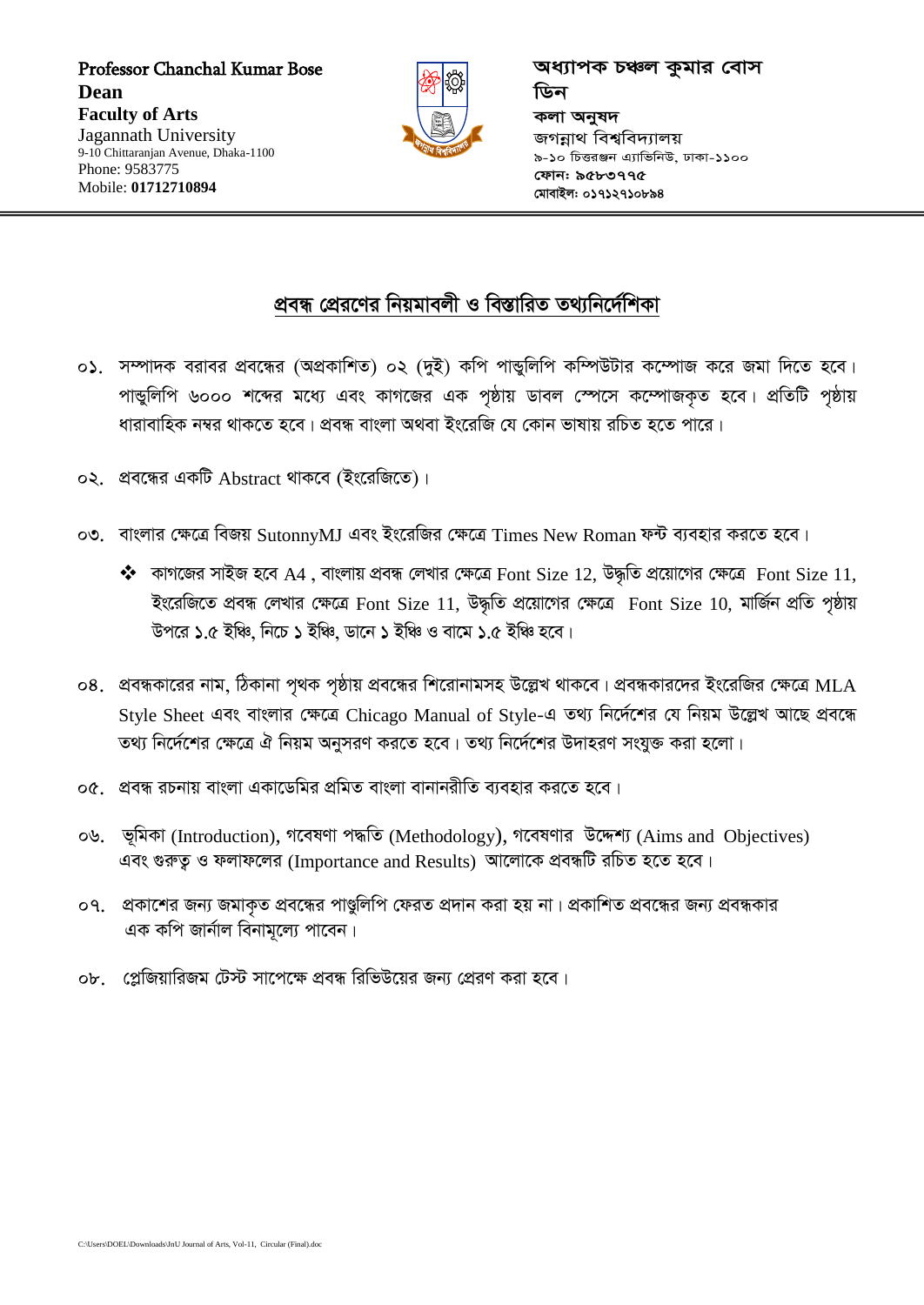Professor Chanchal Kumar Bose **Dean Faculty of Arts**  Jagannath University 9-10 Chittaranjan Avenue, Dhaka-1100 Phone: 9583775

Mobile: **01712710894**



*অধ্যাপক চঞ্চল কুমার বোস* <u>ডিন</u> *ক*লা অনুষদ *জ*গন্নাথ বিশ্ববিদ্যালয় *9-10 wPËiÄb G¨vwfwbD, XvKv-1100 †dvb: 9583775 †gvevBj: 01712710894*

### *বাংলা প্রবন্ধের তথ্যনির্দেশিকা*

- $\vert \cdot \vert$  **ব্**ষ্কেজি গ্রন্থ: W. Montgomary Watt, *Muhamad at Medina* (Oxford: University press, 1959), p.
- *2| ci ciB GKB MÖš' Drm wn‡m‡e Dc¯'vwcZ n‡j Ibid wjL‡Z n‡e Ges c"ôv msL¨v GKB n‡j †KejgvÎ Ibid লি*খলেই চলবে। একবার পূর্ণ পরিচিতি প্রদান করা হলে সেই গ্রন্থটির আর বিস্তারিত তথ্য উল্লেখের প্রয়োজন নেই। *ÔKÕ G D‡jøwLZ MÖ‡š'i bvg m~Î wn‡m‡e ms‡M ms‡M Avm‡j †Kej Ibid,* p *. (hw` c"ôv cÖ\_gwUi †\_‡K wfbœ nq) লিখ*তে *হ*বে।
- ৩। যদি কোন উৎসের পূর্ণ বিবরণ উপস্থাপিত হয়ে অন্য সূত্র মাঝখানে ব্যবহৃত হওয়ার পর আবার প্রথম উৎসটি ব্যবহৃত হয় তাহলে গ্রন্থাগারের নাম উল্লেখ করে  $_{op.cit.}$ ও পৃষ্ঠা সংখ্যা দিতে হবে। যেমন: W. Montgomary Watt, *op.cit.*, p.
- $8$ । যদি একই গ্রন্থাগারের একাধিক গ্রন্থ প্রবন্ধের উৎস হিসেবে ব্যবহৃত হয় তাহলে পথক পথকভাবে প্রত্যেকটি গ্রন্থের *নাম প*ষ্ঠা সংখ্যাসহ লিপিবদ্ধ করতে হবে। যেমন:

T.W. Arnold, *Painting in Islam* (New York: Dover Publications, Inc. 1965), p.

T.W. Arnold, *The Caliphate* (London: Routledge & Kegan paul Ltd. 1965), p.

- *5| Z\_¨ wb‡`©‡ki mgq GKB µwgK b¤^‡ii Aax‡b hw` GKvwaK Drm D‡jøwLZ nq Zvn‡j GKwU Drm c~Y©*  পরিচিতিসহ উপস্থাপন করে সেমিকোলন(;) দিয়ে অপর উৎসটি অনুরূপভাবে লিপিবদ্ধ করতে হবে। এভাবে শেষ *DrmwU D‡jø‡Li ci dzjóc (.) w`‡Z n‡e| †hgb: (*P.K. Hitti, *History of the Arabs* (London: Mecmillan & Co. Ltd. 1968, 9th Edition), p. 28; A.K.M Yakub Ali, *Aspects of Society and Culture of the Varendra*, 1200-1576. A.D (Rajshahi: M. Sajjadur Rahim, 1998), p. 131; Muhammad Mohar Ali, *History of the Muslim of Bengal*, Vol. 1 (Riyad : Imam Muhammad Ibn Saud Islamic University, 1985*),* p. 87*.*
- ়**৬। একটি গ্রন্থের পূর্ণ তথ্যাদি উল্লেখের পর পরবর্তীতে অন্যত্র তা ব্যবহৃত হলে গ্রন্থারের নাম এবং গ্রন্থের পূর্ণ নামের** শব্দ সংক্ষেপ করে অথবা গ্রন্থের নামের মূল অংশবিশেষ উপস্থাপন করা যায়। সে ক্ষেত্রে পূর্বে বন্ধনীর মধ্যে বলে *দিতে হবে* (Henceforth this source may be referred to as).
	- *D`vniY :* i) A.H. Dani, *Muslim Architecture of Bengal* (Dhaka: Asiatic Society of Pakistan, 1961), p. *(*Henceforth this source may be referred to as MAD*).*

ii) Abdul Karim, *Social History of the Muslims in Bengal down to 1538* (Dacca: Asiatic Society of Pakistan, 1959), p. *(*Henceforth this source may be referred to as *Social History).*

- ়<sub>।</sub> প্রবন্ধে ব্যবহৃত বাংলা গ্রন্থের ক্ষেত্রেও অনুরূপ নিয়মাবলী প্রযোজ্য হবে। প্রথমে গ্রন্থার নাম, গ্রন্থের নাম (প্রকাশনা 'স্থান : প্রকাশনা সংস্থা, প্রকাশকাল), পূ.। উদাহরণ: এ.কে.এম. ইয়াকুব আলী, *মুসলিম মুদ্রা ও হস্তলিখন শিল্প* (ঢাকা : বাংলা একাডেমি, ১৯৮৯), পূ. ৯৫। উদাহরণ: আবদুল করিম, *বাংলার ইতিহাস : মোঘল আমল*, ১ম খন্ড *(*রাজশাহী: ইনস্টিটিউট অব বাংলাদেশ স্টাডিজ, ১৯৯২), পূ. ১০৫।
- *b । যদি কোন গ্রন্থ উল্লেখের পর পরই উৎস হিসেবে সেই গ্রন্থের পুনরাবৃত্তি ঘটে তাহলে গ্রন্থাকার ও গ্রন্থের নামের*  $\gamma$ রিবর্তে *তদেব* লিখলেই চলবে। তবে পৃষ্ঠা সংখ্যা আলাদা হলে কেবলমাত্র পৃষ্ঠাসংখ্যা উল্লেখ করতে হবে। যেমন : *আব্দুল করিম, বাংলার ইতিহাস এর স্থলে তদেব প.।*

*কি*ষ্ক গ্রন্থাকারের উক্ত বইটি পর পর ব্যবহৃত না হয়ে অন্য ক্রমিক নম্বরে উল্লেখিত হলে গ্রন্থাকারের নাম দিয়ে *প্রাগুক্ত* অথবা *পূর্বোক্ত* ও পৃষ্ঠাসংখ্যা উল্লেখ করলেই চলবে। আবার সুবিধা অনুযায়ী গ্রন্থের নাম দিয়ে পৃষ্ঠা সংখ্যা উল্লেখ করলে চলবে যদি অনুরূপ নামের অন্য গ্রন্থাকারের কোন গ্রন্থ উৎস হিসেবে ব্যবহৃত না হয়ে থাকে। উদাহরণ : ১. *আব্*দুল করিম, *পুর্বোক্ত বা প্রাগুক্ত*, পূ. ১০০। উদাহরণ : *মুসলিম মুদ্রা ও হস্তলিখন শিল্প,* পূ. ৯৮।

৯। একই গ্রন্থাকারের একাধিক গ্রন্থ উৎস হিসেবে ব্যবহৃত হলে প্রথমে গ্রন্থগুলোর পূর্ণ তথ্যাদি লিপিবদ্ধ করতে হবে। পরবর্তী সময় কোনরূপ সংশয় এড়ানোর জন্য গ্রন্থাকার ও গ্রন্থের পূর্ণ নাম অথবা অংশবিশেষ পৃষ্ঠা সংখ্যাসহ উল্লেখ *করতে হবে*। উদাহরণ : এ.কে.এম. ইয়াকুব আলী, *রাজশাহীতে ইসলাম (ঢা*কা : ইসলামিক ফাউন্ডেশন, ১৯৯২), পূ. *115|*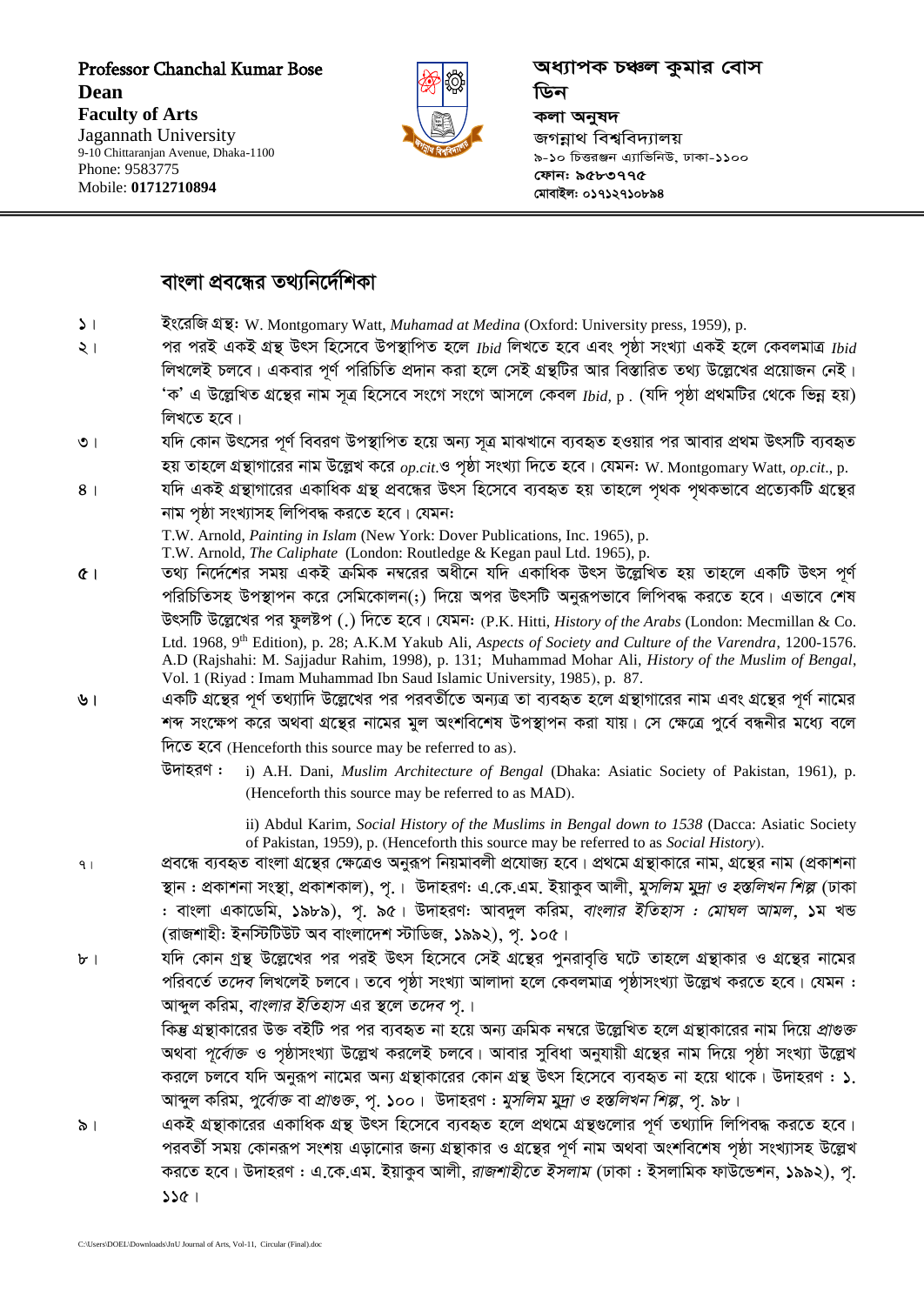Professor Chanchal Kumar Bose Dean **Faculty of Arts** Jagannath University 9-10 Chittaranian Avenue, Dhaka-1100 Phone: 9583775

Mobile: 01712710894



অধ্যাপক চঞ্চল কুমার বোস ডিন কলা অনুষদ জগন্নাথ বিশ্ববিদ্যালয় ৯-১০ চিত্তরঞ্জন এ্যাভিনিউ, ঢাকা-১১০০ ফোন: ৯৫৮৩৭৭৫ মোবাইল: ০১৭১২৭১০৮৯৪

উল্লেখ্য যে, এখানে এ.কে.এম. ইয়াকুব আলীর দু'টি গ্রন্থ পর্ণ পরিচিতিসহ উল্লেখ করা হয়েছে। লেখকের নামসহ গ্রন্থের নাম লিপিবদ্ধ করতে হবে। যেমন : এ.কে.এম. ইয়াকুব আলী, *রাজশাহীতে ইসলাম*, প. ১১০। বিশেষ দ্রষ্টব্য : প্রবন্ধ ব্যবহৃত উৎস যদি বাংলা ও ইংরেজি ছাডা অন্য যে কোন ভাষার গ্রন্থ হয় তাহলে অনুরূপ নিয়ম ও পদ্ধতি অনুসরণ করতে হবে। প্রবেন্ধ ব্যবহৃত উৎস গ্রন্থের পরিবর্তে কোন প্রবন্ধ <sub>article</sub> হলে (বাংলা, ইংরেজি, আরবী, ফার্সী প্রভৃতি) তা এভাবে  $50<sub>1</sub>$ প্রদান করতে হবে-প্রাবন্ধিকের নাম, প্রবন্ধের "শিরোনাম" ( যা ইনভারটেড কমার মধ্যে থাকবে) পূর্ণ অথবা প্রধান অংশ, জার্ণালের নাম, খন্ড (যদি থাকে), প্রকাশস্থান, প্রকাশকাল, পৃষ্ঠা সংখ্যা। উদাহরণ: ১. ইংরেজি: H.C. Kay, "A Sejukite Inscription at Damascus", Journal of the Royal Asiatic Society (JRAS), London, 1897, p. উদাহরণ : ২. বাংলা : এ.বি.এম. শাহজাহান, "সউদী রাষ্ট্রের গোড়া পত্তনে ইবনে সউদের নীতি (১৯০১-১৫)" গবেষণা পত্ৰিকা (কলা অনুষদ), ৪ৰ্থ সংখ্যা, রাজশাহী বিশ্ববিদ্যালয়, ১৯৯৮-১৯৯৯, পূ.। একবার পূর্ণ পরিচিতি প্রদানের পর পরেই সেই উৎসটি ব্যবহৃত হলে প্রাবন্ধিকের নামসহ জার্ণালের নাম, খন্ড বা প্রকাশকাল ও পৃষ্ঠা সংখ্যা উল্লেখ করলেই চলবে যদি প্রবন্ধকারের অন্য কোন প্রবন্ধ সেই জার্ণালে না থাকে। যেমন : H.C. Kay, Journal of the Royal Asiatic Society, 1897, p. একই নিয়ম বাংলা প্রবন্ধের ক্ষেত্রে প্রযোজ্য। উল্লেখ্য যে, অন্য কোন উৎসের সাথে যুক্ত না হয়ে যদি পর পরই প্রবন্ধটি উল্লেখ করতে হয় তাহলে ইংরেজি প্রবন্ধের ক্ষেত্রে  $\mathit{Ibid}$  এবং বাংলা প্রবন্ধের ক্ষেত্রে তদেব ব্যবহৃত হবে। আবার অনেক সময় জার্নালের পর্ণনামের শব্দ সংক্ষেপ অথবা নামের আংশিক ব্যবহার করা যায়। উদাহরণ : Journal of the Asiatic Society of Bengal, শব্দ সংক্ষেপে JASB. তবে প্রথমবার জার্ণালের পূর্ণ পরিচিতির সময় তা বলে নিতে হবে। সংগে সংগে সেই উৎসটি ব্যবহৃত না হলে গ্রন্থের ন্যায় জার্ণালের নাম  $_{op.cit.}$  (ইংরেজি জার্নালের ক্ষেত্রে) ব্যবহারসহ উল্লেখ করতে হবে এবং প্রাণ্ডক্ত বা *পুর্বোক্ত* (বাংলা জার্ণালের ক্ষেত্রে) পত্রিকার নামের পর লিখতে হবে। গবেষণা পত্রিকার পরিবর্তে কোন সময় দৈনিক পত্রিকা কিংবা সাগ্তাহিক, মাসিক ও সাময়িকী পত্রিকার বরাত দেয়া  $551$ হলে সেক্ষেত্রে বিষয়ের "শিরোনাম", পত্রিকার নাম, প্রকাশস্থান এবং তারিখসহ বছর উল্লেখ করতে হবে। ইংরেজি ও বাংলা পত্রিকার ক্ষেত্রে একই নিয়ম প্রয়োজ্য। উদাহরণ: Agricultural Development in Bangladesh", Bangladesh Observer, Dhaka, Sunday, The 9th March, 1997, p. উদাহরণ: "জননিরাপত্তা আইনে প্রেসিডেন্টের সম্মতিদান". কালেরকন্ঠ, ঢাকা, মঙ্গলবার, ফেব্রুয়ারি ১৫, ২০০০, পূ. ১। প্ৰবন্ধের কোন টীকার উদ্ধতি দলীল-দস্তাবিজ, চুক্তি, ব্যক্তিগত অথবা অফিসিয়াল পত্রাদি হলে সেক্ষেত্রে দলীল- $521$ দস্তাবিজের নথি নম্বর ও ক্রমিক সংখ্যাসহ অফিসের নাম স্থানের নামসহ উল্লেখ করতে হবে। অনুরূপভাবে ব্যক্তিগত ও অফিসিয়াল পত্রাদির পূর্ণ তথ্যাদি পেশ করতে হবে যাতে করে তার বিশুদ্ধতা সম্পর্কে সংশয় না থাকে।

- উল্লেখ্য যে, প্রবন্ধের ব্যবহৃত নীচে টান Underline যুক্ত শব্দ বা অংশ বাংলা কিংবা ইরেজি প্রকাশের সময় Italics এ  $501$ হবে। ধর্ম গ্রন্থ Italics এ হয় না। তাই ধর্মগ্রন্থের নীচে টান দেয়া যাবে না। যেমন : The Holy Ouran, The Bible প্ৰভৃতি।
- একটি গবেষণা প্রবন্ধ লেখার সময় প্রবন্ধকারকে গভীরভাবে বিষয়ের পর্যালোচনা করা প্রয়োজন। প্রবন্ধে বিবরণমূলক মন্তব্য: কোন কিছুর উপস্থাপন থাকলে তাতে বিষয়ের বিশ্লেষণ, তথ্যাদির সুসম বিন্যাস, নতুন তথ্য পরিবেশন এবং পুরাতন তথ্যের নতুন ব্যাখ্যাদান আবশ্যক।

প্ৰধান সম্পাদক

ডিন

কলা অনুষদ, জবি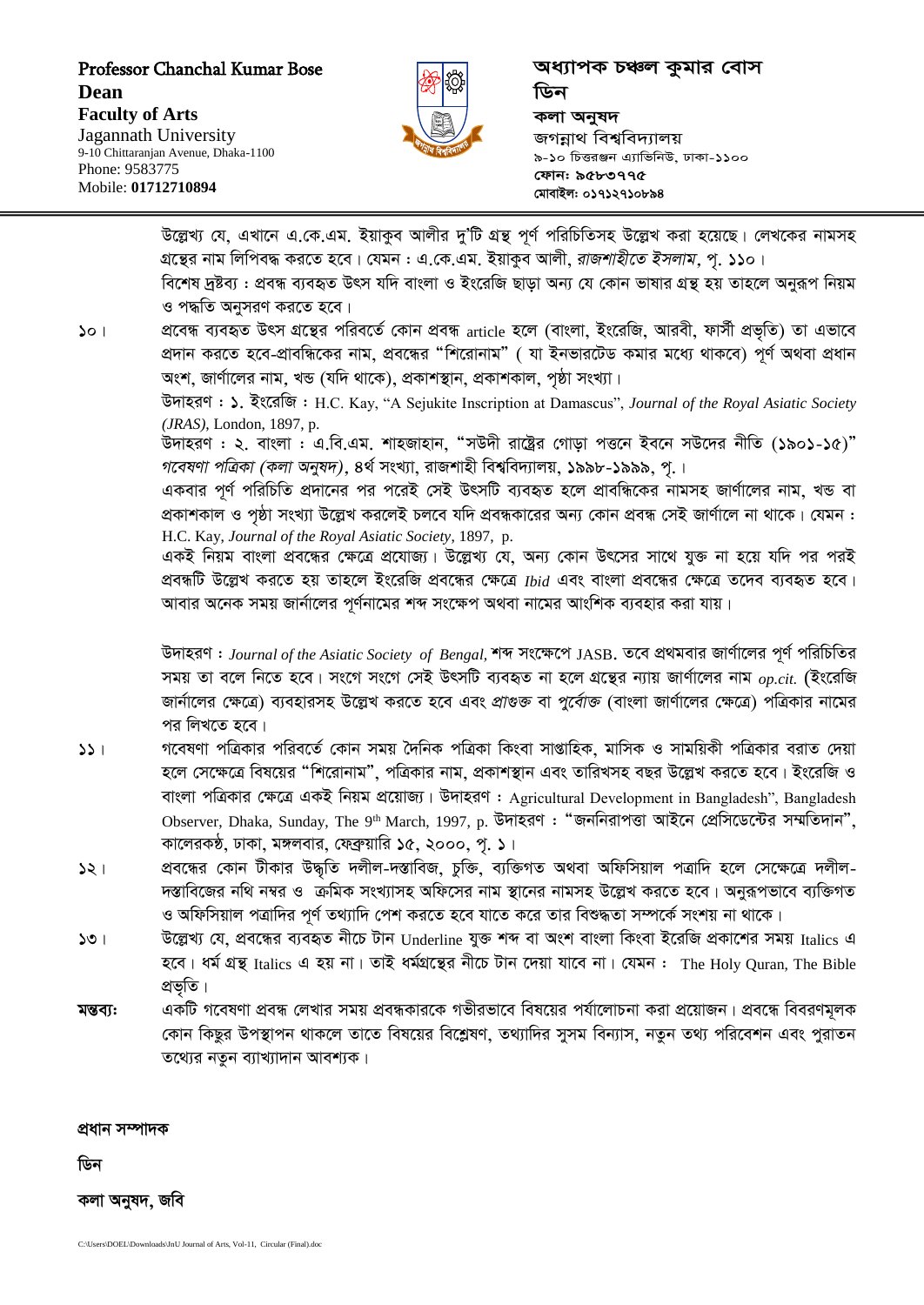Professor Chanchal Kumar Bose **Dean Faculty of Arts**  Jagannath University 9-10 Chittaranjan Avenue, Dhaka-1100 Phone: 9583775 Mobile: **01712710894**



*প্ৰধ্যাপক চঞ্চল কুমার বোস* ডিন **কলা** অনুষদ *জ*গন্নাথ বিশ্ববিদ্যালয় *9-10 wPËiÄb G¨vwfwbD, XvKv-1100 †dvb: 9583775 †gvevBj: 01712710894*

# *ইং*রেজি প্রবন্ধের তথ্যনির্দেশিকা

| <b>Material</b>                                | <b>In-Text Citation</b>                                                                                                                                                                                                                                                                                            | <b>Works Cited Example</b>                                                                            |
|------------------------------------------------|--------------------------------------------------------------------------------------------------------------------------------------------------------------------------------------------------------------------------------------------------------------------------------------------------------------------|-------------------------------------------------------------------------------------------------------|
| <b>Type</b>                                    | <b>Example</b>                                                                                                                                                                                                                                                                                                     |                                                                                                       |
| Book by<br>single author                       | Wordsworth stated that<br>"poetry is an<br>spontaneous overflow of<br>powerful feelings"<br>(293).<br>Or,<br>Poetry is marked by "a<br>spontaneous overflow of<br>powerful feelings"<br>(Wordsworth 293).<br>Or,<br>Wordsworth extensively<br>explored the role of<br>emotion in the creative<br>process $(293)$ . | Wordsworth, William. Lyrical Ballads. London:<br>Oxford UP, 1798.                                     |
| Book by two<br>authors                         | Wordsworth and<br>Coleridge stated that<br>"poetry should be"<br>(298)<br><b>Or</b><br>Poetry is "a rhythmic<br>presentation of feelings<br>in words" (Wordsworth<br>and Coleridge 298).                                                                                                                           | Wordsworth, William, and S. T. Coleridge. Preface<br>to the Lyrical Ballads. London: Oxford UP, 1798. |
| Book by three<br>or more than<br>three authors | Although "research is a<br>collective process, one<br>shared and added to by<br>all researchers," it is<br>unacceptable to<br>plagiarize someone else's<br>work (Upson et al. 90).                                                                                                                                 | Upson, Matt, et al. Information Now: A Graphic<br>Guide to Student Research. Chicago: UPL, 2015.      |
| Book by<br>unknown<br>author                   | The diarist describes her<br>first experience with<br>LSD as "tremendous and<br>wonderful and<br>miraculous" (Go<br>Ask 30).                                                                                                                                                                                       | Go Ask Alice. Calcutta: Simon Pulse, 2006.                                                            |

C:\Users\DOEL\Downloads\JnU Journal of Arts, Vol-11, Circular (Final).doc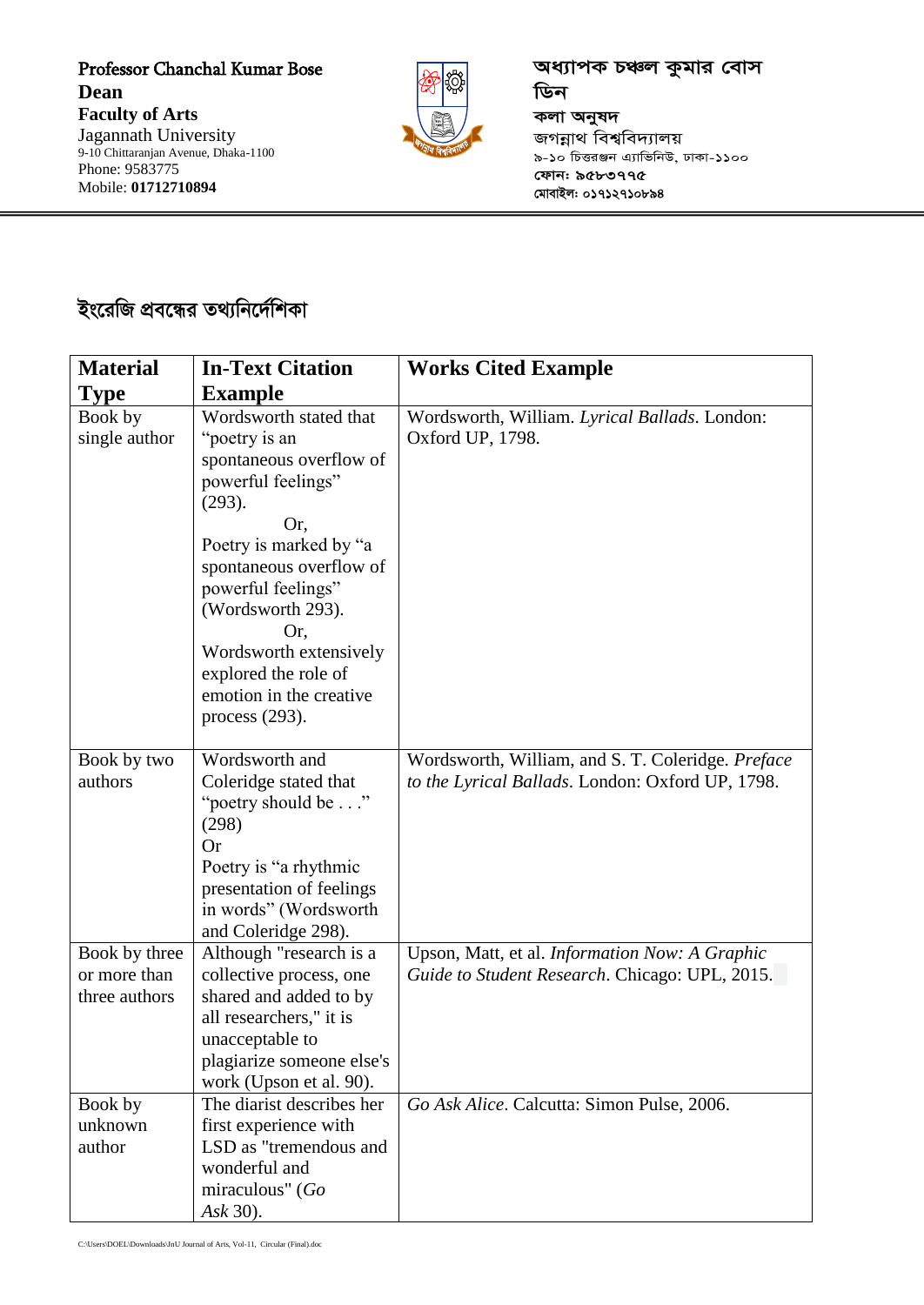### Professor Chanchal Kumar Bose **Dean Faculty of Arts**

Jagannath University 9-10 Chittaranjan Avenue, Dhaka-1100

Phone: 9583775 Mobile: **01712710894**

*প্ৰধ্যাপক চঞ্চল কু*মার বোস ডিন **কলা** অনুষদ *জ*গন্নাথ বিশ্ববিদ্যালয় *9-10 wPËiÄb G¨vwfwbD, XvKv-1100 †dvb: 9583775 †gvevBj: 01712710894*

| Multiple<br>books by<br>same author                                                   | Or,<br>In Go Ask Alice, the<br>diarist describes her first<br>experience with LSD as<br>"tremendous and<br>wonderful and<br>miraculous" (30).<br>Murray states that<br>writing is "a process"<br>that "varies with our<br>thinking style" (Write to<br>Learn 6). Additionally,<br>Murray argues that the<br>purpose of writing is to<br>"carry ideas and<br>information from the<br>mind of one person into<br>the mind of another" (A<br><b>Writer Teaches</b><br>Writing 3). | Murray, William. Write to Learn and Manifest Ideas.<br>Harvard: LangLit Books, 1998.<br>---. A Writer Teaches Writing with Perfection. Harvard:<br>LangLit Books, 1999.<br><b>Comments:</b> When quoting from multiple works by<br>the same author, include shortened title of the work<br>before page number in brackets. Write book title in<br>italics and essay/article/story/chapter title in<br>quotation marks for in-text citation, and do not<br>repeat the name of the author in the bibliographical<br>reference. Instead, use three dots. |
|---------------------------------------------------------------------------------------|--------------------------------------------------------------------------------------------------------------------------------------------------------------------------------------------------------------------------------------------------------------------------------------------------------------------------------------------------------------------------------------------------------------------------------------------------------------------------------|-------------------------------------------------------------------------------------------------------------------------------------------------------------------------------------------------------------------------------------------------------------------------------------------------------------------------------------------------------------------------------------------------------------------------------------------------------------------------------------------------------------------------------------------------------|
| E-source with<br>no page<br>numbers<br>(Write<br>paragraph<br>numbers in<br>the text) | According to DeRuy, a<br>baby's caretakers "have<br>an enormous role in<br>creating an environment<br>where children have<br>both the freedom and<br>support to learn" (par.<br>5).                                                                                                                                                                                                                                                                                            | DeRuy, Emily. "The Complex Lives of Babies." The<br>Atlantic, 20 June 2016,<br>www.theatlantic.com/education/archive/2016/06/the-<br>complex-lives-of-babies/487679/.                                                                                                                                                                                                                                                                                                                                                                                 |
| Translated<br><b>Book</b>                                                             | (Das 150)                                                                                                                                                                                                                                                                                                                                                                                                                                                                      | Das, Jibannanda. Beautiful Bengal. Translated by<br>Fakrul Alam. Dhaka: Writers Ink., 2009.                                                                                                                                                                                                                                                                                                                                                                                                                                                           |
| Book with<br>author(s) and<br>editor(s)                                               | A scientific research is a<br>"collective process - - -"<br>(Tynan 131).                                                                                                                                                                                                                                                                                                                                                                                                       | Tylan, Kenneth. "The Kansas Farm Murders." The<br>Creative Response to Truman Capote. Edited by<br>Joseph J. Waldmeir and John C. Waldmeir. London:<br>Greenwood Press, 1999, pp. 129 – 34.                                                                                                                                                                                                                                                                                                                                                           |